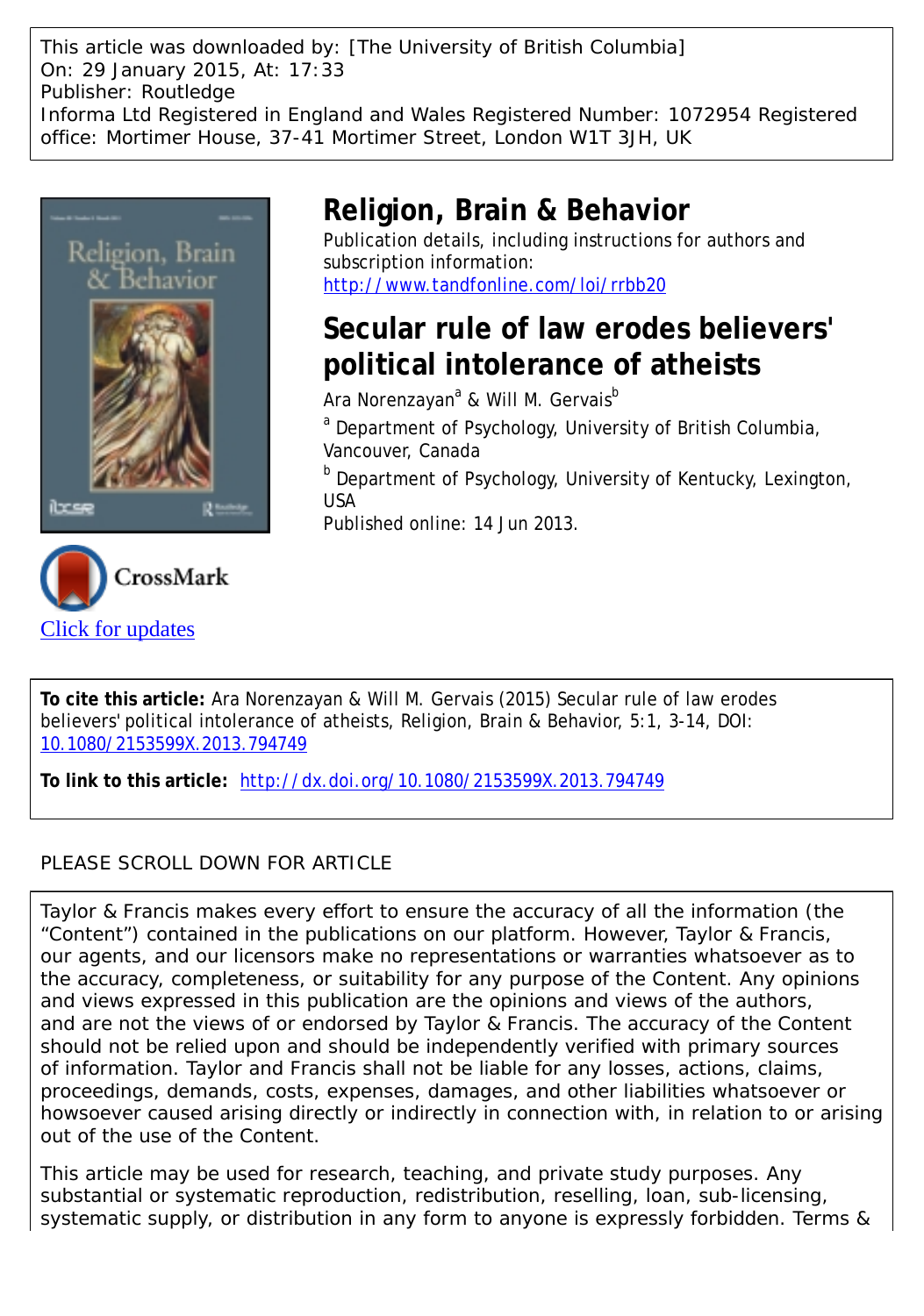Conditions of access and use can be found at [http://www.tandfonline.com/page/terms](http://www.tandfonline.com/page/terms-and-conditions)[and-conditions](http://www.tandfonline.com/page/terms-and-conditions)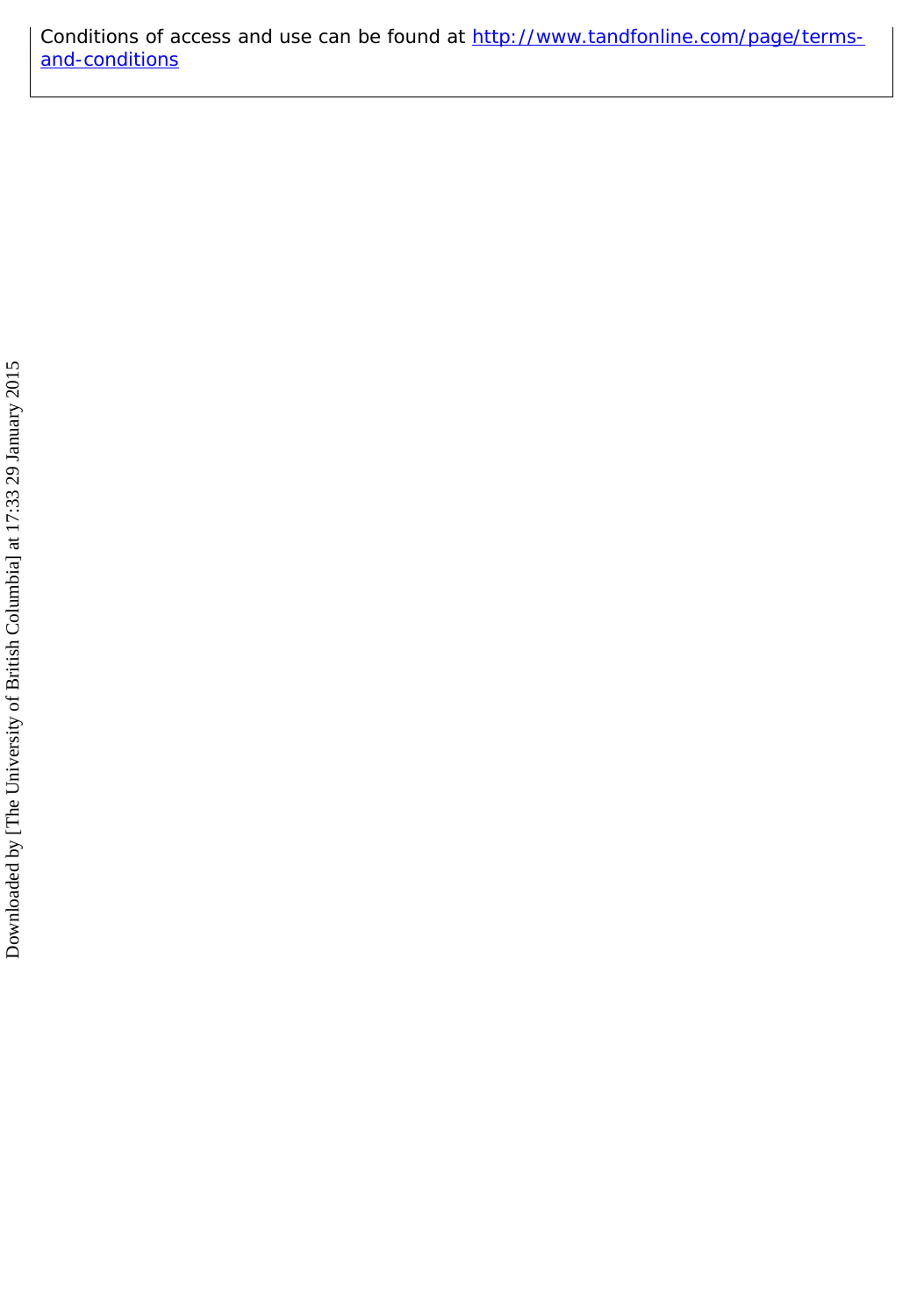## Secular rule of law erodes believers' political intolerance of atheists

Ara Norenzayan<sup>a</sup>\* and Will M. Gervais<sup>b</sup>

<sup>a</sup>Department of Psychology, University of British Columbia, Vancouver, Canada;  $^b$ Department of Psychology, University of Kentucky, Lexington, USA

Atheists are distrusted in societies with religious majorities. However, relatively little is known about the underlying reasons for this phenomenon. Previous evidence suggests that distrust of atheists is in part the result of believers thinking that being under supernatural surveillance by a watchful God underlies moral behavior. However, secular rule of law, including institutions such as police, judges, and courts, are also potent sources of prosocial behavior in some parts of the world. The presence of such secular authority therefore could replace religion's prosocial role and erode believers' rejection of atheists. In two complementary cross-national analyses, we found support for this hypothesis: believers from countries with a strong secular rule of law showed markedly reduced political intolerance of atheists compared to believers from countries with a weak secular rule of law. This relationship remained strong after controlling for individual demographic characteristics and several country-level socio-economic predictors of atheist distrust, such as human development, individualism, religious involvement, and distrust of people in general.

Keywords: atheism; God; government; prejudice; religious beliefs; trust

#### Secular rule of law erodes believers' political intolerance of atheists

Although the majority of the world remains religious, rising levels of economic wealth and social safety nets have led to increasing secularization in the postindustrial world (Norris & Inglehart, [2004\)](#page-13-0). One consequence of this secularization trend has been the growing prevalence of atheists, who are estimated to number in the hundreds of millions, possibly more than half a billion worldwide (Norenzayan & Gervais, [2013](#page-13-0); Zuckerman, [2008](#page-13-0)). Despite their significant numbers, however, atheists score at the bottom of cultural acceptance polls in countries with religious majorities (Edgell, Gerteis, & Hartmann, [2006;](#page-12-0) Gervais, [2011](#page-12-0); Gervais, Shariff, & Norenzayan, [2011](#page-12-0); Inglehart, Basanez, Diez-Medrano, Halman, & Luijkx, [2004](#page-12-0); Norenzayan & Gervais, [2012\)](#page-13-0). In recent polls, only 45% of American respondents reported that they would vote for a qualified atheist presidential candidate of their preferred political party (reported in Edgell et al., 2006). The atheist candidate received the lowest support out of several hypothetical candidates belonging to various marginalized groups; was the only one who did not secure a majority vote; and belonged to one of the few groups whose cultural acceptance has not increased substantially over time (Edgell et al., [2006](#page-12-0)). Intolerance of atheists is not confined to the political domain: Americans rate atheists as the group that least agrees with their vision of America, as well as the group that they would least approve of as marriage

<sup>\*</sup>Corresponding author. Email: [ara@psych.ubc.ca](mailto:ara@psych.ubc.ca)

 $\odot$  2013 Taylor & Francis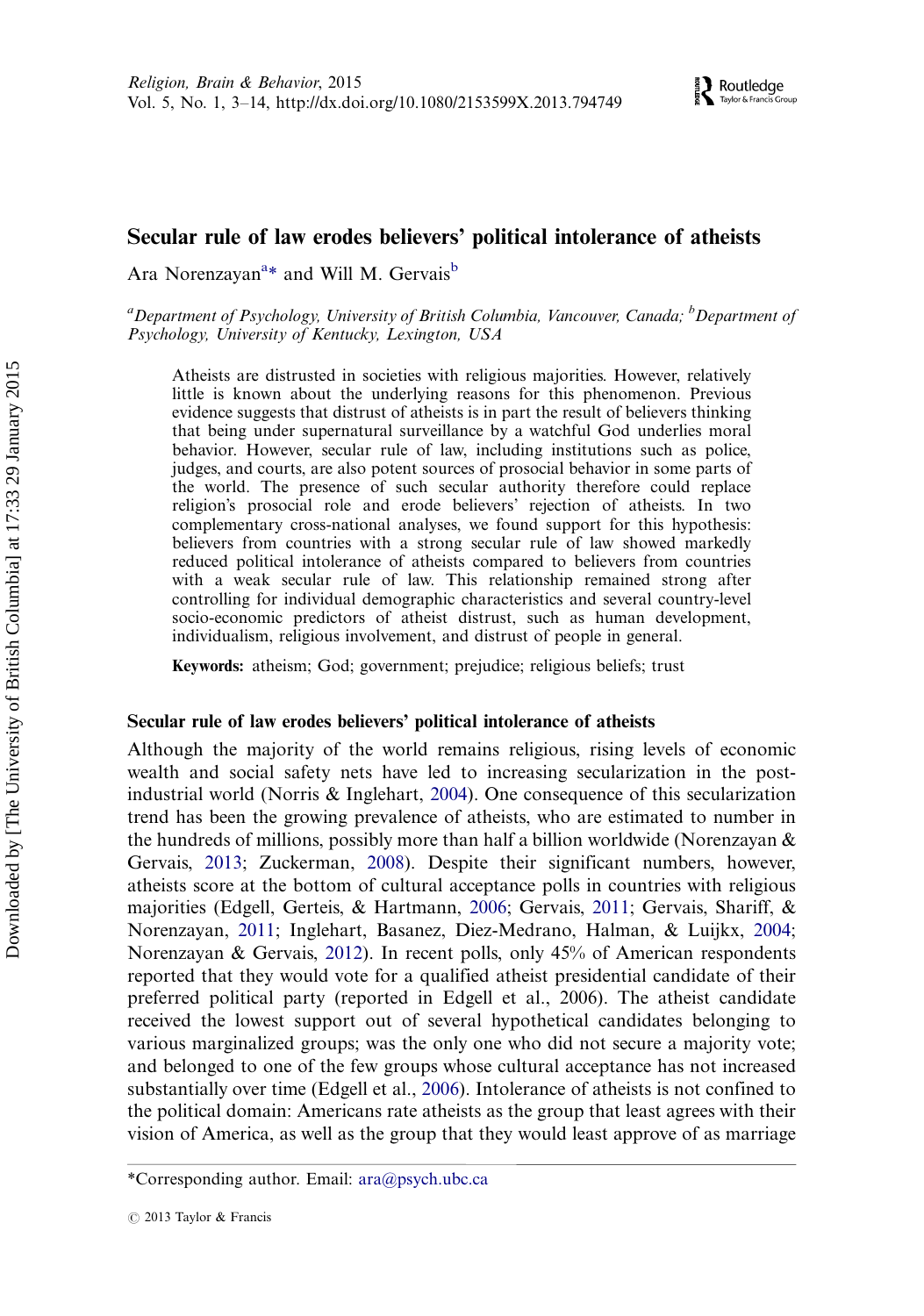partners for their children (Edgell et al., [2006\)](#page-12-0). Although atheists are rejected where there are religious majorities, there is considerable variability in attitudes towards atheists across nations (Zuckerman, [2008\)](#page-13-0). For example, while 95% of Pakistanis agree or strongly agree with the statement ''Politicians who don't believe in God are unfit for public office,'' only 39% of both Americans and Mexicans do so, compared to only 21% of Canadians, and merely 8% of Danes (Inglehart et al., [2004](#page-12-0)). What explains this cultural variability? This question has not received adequate attention from researchers, and is the central question of this paper. Building on recent experimental work exploring factors underlying and potentially mitigating negative attitudes towards atheists (Gervais, [2011](#page-12-0); Gervais, et al., [2011;](#page-12-0) Gervais & Norenzayan, [2012b\)](#page-12-0), we tested the hypothesis that cultural exposure to effective rule of law is a key factor that reduces believers' intolerance of atheists.

#### Believing in religious belief

For cooperation to flourish, individuals must identify potential cooperators and potential free riders - a central adaptive problem in human cooperation (e.g., Axelrod, [1984](#page-12-0); Henrich & Henrich, [2007](#page-12-0)). However, trustworthiness, as a highly valued trait in other people (Cottrell, Neuberg, & Li, [2007\)](#page-12-0), can only be inferred from indirect cues (Simpson, [2007](#page-13-0)). There likely are several religious cues that elicit trust, such as costly behaviors that are hard to fake (Bulbulia & Sosis, [2011;](#page-12-0) Sosis & Alcorta, [2003](#page-13-0)) and credible displays on the part of cultural models that transmit faith in cultural learners (Henrich, [2009](#page-12-0)). Above and beyond the trust-promoting benefits of religious participation, religious beliefs in supernatural monitors might also promote cooperation by triggering cues that someone is watching. A variety of evidence indicates that people act more prosocially when they believe that their behavior is being monitored. For example, exposure to pictures of eyes encourages generosity and reduces cheating in anonymous laboratory contexts (Haley & Fessler, [2005\)](#page-12-0), as well as in naturalistic settings (Bateson, Nettle, & Roberts, [2006](#page-12-0)). Conversely, anonymity—even illusory cues to anonymity such as wearing dark glasses or being in a dimly lit room—promotes self-interested behavior (e.g., Hoffman, McCabe, Shachat, & Smith, [1994](#page-12-0); Zhong, Bohns, & Gino, [2010\)](#page-13-0). Thus, observers may infer that a person who perceives that they are under surveillance will be on their best behavior, and may therefore be trusted.

However, people in large, anonymous societies cannot watch each other all of the time. This is why in such societies, belief in watchful gods may serve an important social function. Prosocial religious groups endorse the existence of watchful deities who are capable of monitoring and judging human thought and behavior even when no humans are watching (Bering, [2011;](#page-12-0) Johnson & Bering, [2006;](#page-12-0) Norenzayan, [in](#page-13-0) [press](#page-13-0); Norenzayan & Shariff, [2008;](#page-13-0) for a critical review, see Schloss & Murray, [2011](#page-13-0)). Consistent with this reasoning, experimentally induced thoughts of supernatural agents, like thoughts of other people watching, heighten psychological states that reflect the experience of being under social monitoring (Gervais & Norenzayan, [2012a\)](#page-12-0). Additionally, God's knowledge of morally relevant behaviors, rather than morally irrelevant behaviors, is more cognitively accessible in the minds of believers (Purzycki et al., [2012](#page-13-0)). Therefore, reminders of God and other supernatural agents also encourage a variety of prosocial behaviors (e.g., McKay, Efferson, Whitehouse, & Fehr, [2011](#page-13-0); Piazza, Bering, & Ingram, [2011;](#page-13-0) Pichon, Boccato, & Saroglou, [2007](#page-13-0); Randolph-Seng & Nielsen, [2007](#page-13-0); Shariff & Norenzayan, [2007\)](#page-13-0).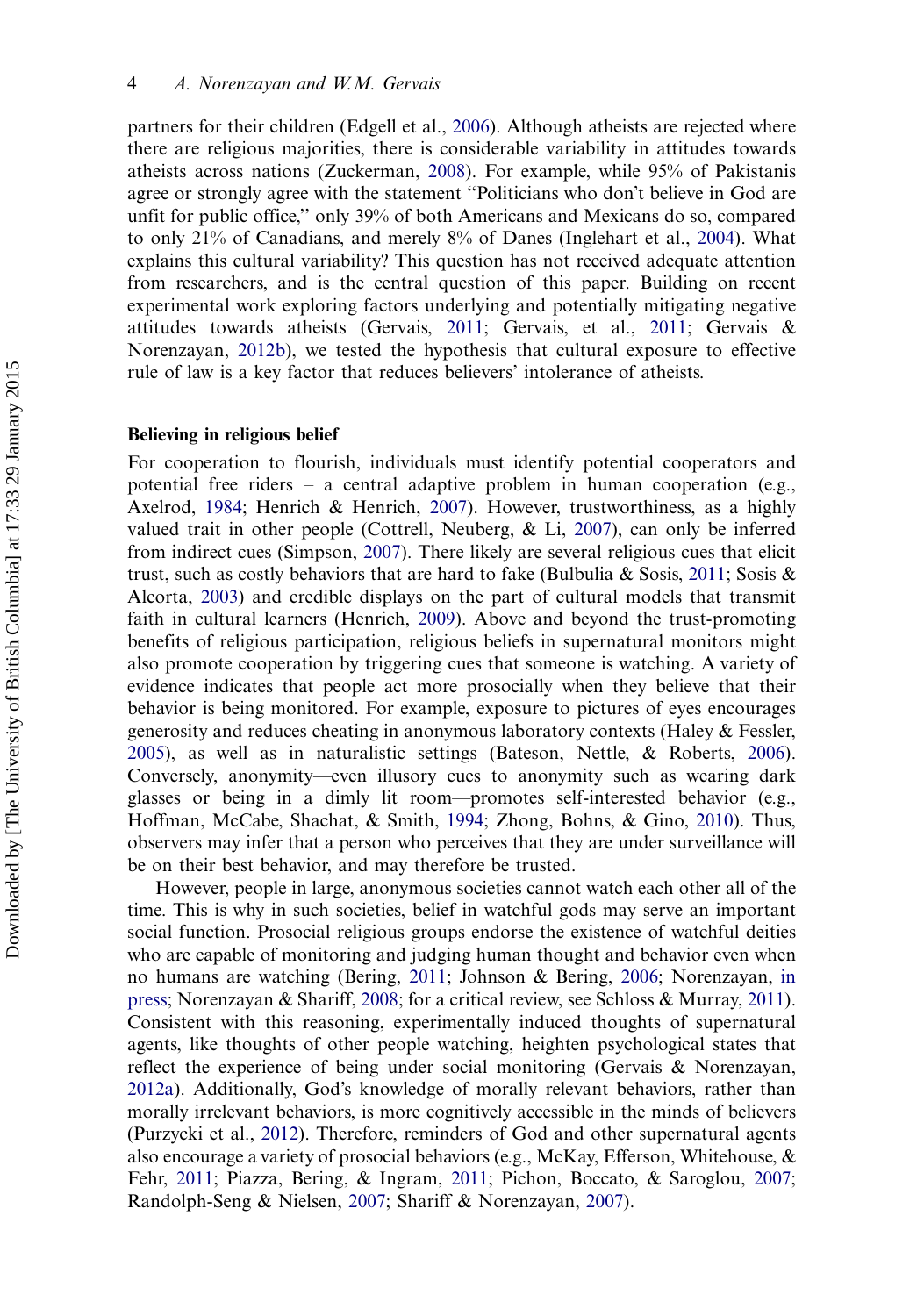A persistent association between religious beliefs and displays, and cooperative behavior may therefore lead people to use belief in supernatural monitors as a trust cue. Consistent with this, Sosis [\(2005](#page-13-0)) reports several historical and contemporary ethnographic examples of religious membership serving as a potent elicitor of trust in cooperative exchanges. Existing experimental evidence from the ''trust game'' also supports this association between religiosity and trusting behavior in the lab. Participants, particularly believers, were more willing to transfer money to other believers, with the expectation of greater reciprocal cooperation on the latter's part (Tan & Vogel, [2008](#page-13-0)).

This line of reasoning brings us back to the question of why believers view atheists with suspicion. If believers treat sincere belief in God as a cue of trustworthiness, then non-belief would be seen as a strong cue for lack of trust. Consistent with this argument, several lines of experimental evidence show that believers treat criminal untrustworthiness, such as committing theft or insurance fraud, as typical of atheists, but not of Christians, gays, Jewish people, Muslims, or feminists; belief in God and, specifically, the belief that people behave better when they feel that they are under supernatural surveillance, strongly predicted distrust of atheists (Gervais et al., [2011\)](#page-12-0).

In sum, thinking of God activates the same reputational concerns as does thinking that other people are watching (Gervais & Norenzayan, [2012a\)](#page-12-0). This leads believers to act more cooperatively when God is salient. It also follows that believers treat belief in God as a cue of trustworthiness (e.g., Norenzayan & Shariff, [2008](#page-13-0)), and view atheists as ''moral wild cards'' because atheists do not believe that a real God is monitoring their behavior. Thus, one key consequence of religious prosociality is distrust of atheists (Gervais et al., [2011\)](#page-12-0).

#### The interchangeable functions of social and supernatural surveillance

Large-scale prosociality rooted in religion is far from the only source of prosociality; modern secular institutions have given rise to high levels of cooperation and trust in many places, in some cases even replacing supernatural authority (Norris  $\&$ Inglehart, [2004](#page-13-0)). Consistent with this pattern found at a societal level, experimentally induced reminders of secular authority concepts (e.g., civic, jury, police) increase prosocial behavior to the same extent as do reminders of a watchful God (Shariff & Norenzayan, [2007](#page-13-0)). Therefore, secular and sacred authority could serve interchangeable functions in encouraging trust and prosociality, with important implications for distrust of atheists.

To the extent that people become aware of other ''higher'' (though not supernatural) powers that monitor social interactions, they may be less inclined to rely on belief in supernatural sources of social monitoring as cues to trustworthiness, and as a result be less likely to view atheists with intolerance; that is, trust-inspiring secular authorities that enforce prosocial behavior should reduce intolerance of atheists. This effect should be specific to atheist distrust and not merely a by-product of reduced distrust of people in general.

This hypothesis gains plausibility in light of recent experimental evidence using cognitive priming. Following the logic outlined above, we (Gervais & Norenzayan, [2012b](#page-12-0)) found that reminders of secular authority reduced distrust of atheists in samples drawn from countries with strong secular institutions (Canada and the USA). In one study, overt reminders of effective secular authority (watching a video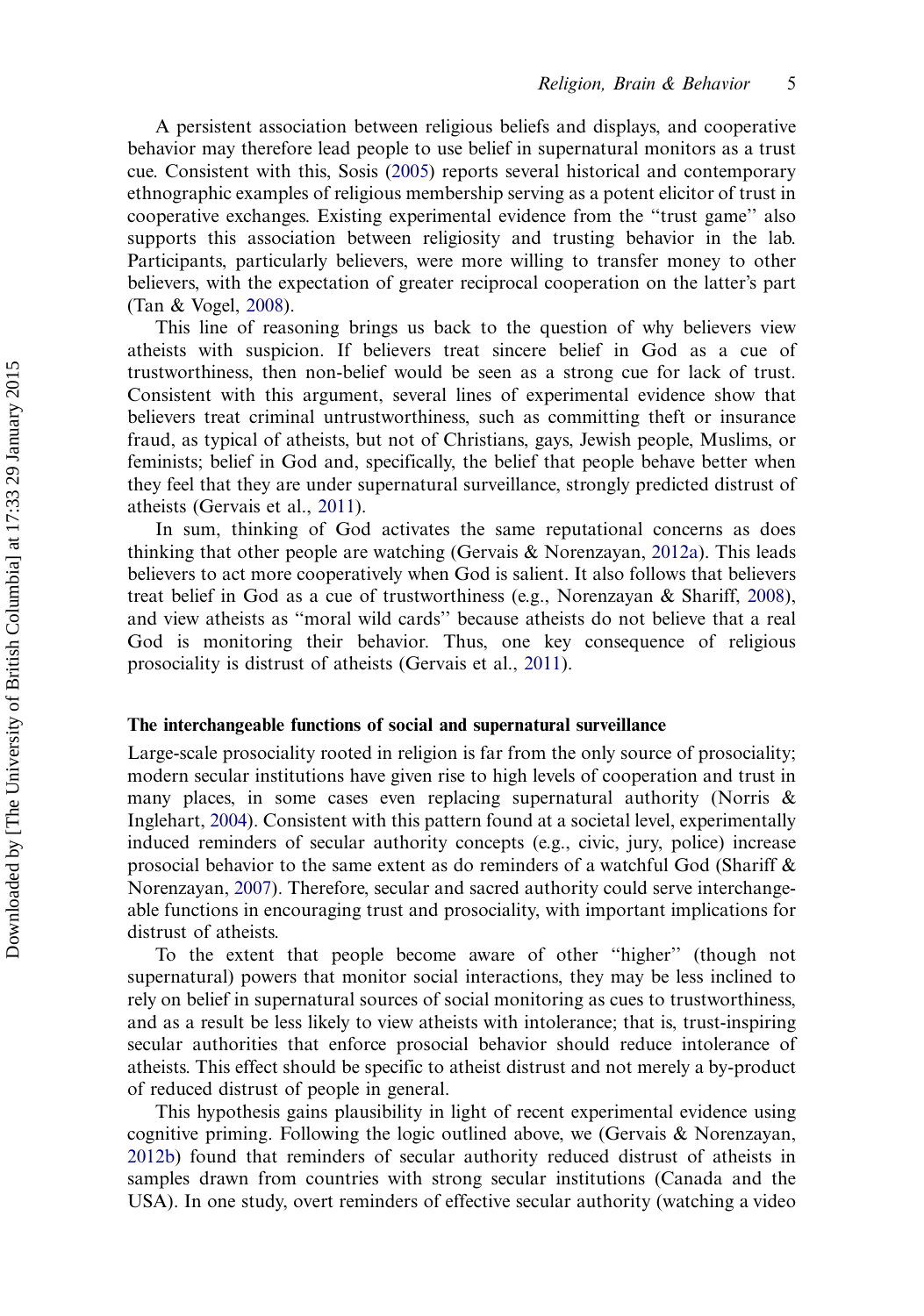on the effectiveness of local police, compared to watching a video about local tourist attractions) reduced distrust of atheists. In two additional experiments, reminders of secular authority using an implicit priming technique again reduced distrust of atheists. These effects were specific to atheists. In all three studies, distrust or prejudice towards other groups, such as gays, that are also targeted by many religious groups was not affected. In sum, reminders of watchful secular authorities (e.g., police, judges, courts) reduced believers' distrust of atheists, but (as predicted by the theoretical argument) did not affect prejudice towards, or distrust of, other groups.

#### Present research

If cultural exposure to reliable secular authority reduces intolerance of atheists, then, all else being equal, religious believers from countries with a firmly established secular rule of law should be less intolerant of atheists than believers from countries with fewer secular institutions enforcing prosocial interactions. In other words, effective secular rule of law should predict reduced intolerance of atheists among believers worldwide. We focused on a dependent measure that assessed tolerance of atheists in politics, because this is one important domain of trust and cultural acceptance that has been widely assessed across societies. We tested this hypothesis using three strategies. First, to rule out perceived similarity or in-group bias as an obvious alternative explanation, we excluded atheists from our samples, focusing instead on the question of believers' intolerance of atheists. Second, we assessed whether the effects of rule of law on intolerance of atheists were dependent on the prevalence of religious believers across countries. Third, a single statistical model that would have included all the covariates would have led to a sharp reduction in sample size. To overcome this problem, we conducted two complementary statistical analyses (henceforth, Model 1 and Model 2) that controlled for different covariates, enabling us to test the robustness of our findings against alternative third variable explanations.

One alternative explanation is that the rule of law's effect on intolerance of atheists is caused by high levels of human development enjoyed by countries with a strong rule of law. This is plausible because human development is a powerful predictor of a variety of social attitudes, including societal trust and lower levels of intolerance towards marginalized groups. Another possibility is that it is the cultural ideology of individualism (Triandis, [1993](#page-13-0))—also associated with greater rule of law that erodes distrust of atheism by fostering values associated with respect for freedom of thought and action even for citizens seen to be counter-normative. Consistent with these two possibilities, both human development and individualism indeed independently predict international variation in attitudes towards atheists (Gervais, [2011\)](#page-12-0). A third alternative explanation is that the path from strong rule of law to less intolerance of atheists is not specific to atheists, but is a by-product of rule of law fostering trust towards people in general. To assess these alternative explanations, Model 1 controlled for country-level human development and prevalence of religious believers, and evaluated the specificity of effects by controlling for trust towards people in general. Model 2 included human development, prevalence of religious believers, and individualism as country-level covariates, and assessed individual-level key socio-demographic controls (see below). Cross-national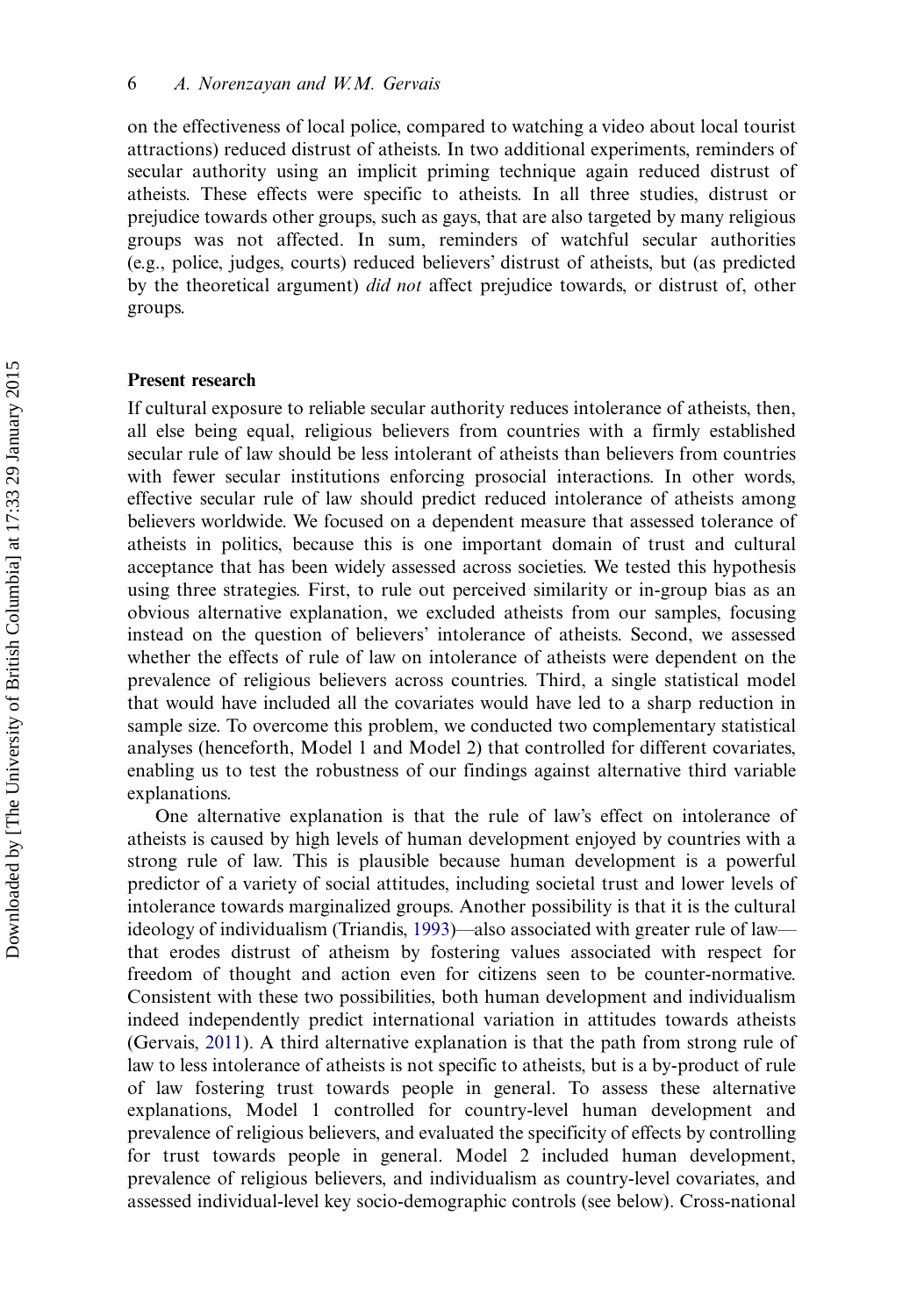sample sizes varied between  $N=31$  and  $N=54$ , contingent on the availability of cases depending on the variables under consideration.

#### Method

#### Model 1

We calculated a country-by-country measure of political intolerance of atheists. In this model, we controlled for international differences in human development and religious belief. In addition, we measured distrust of people in general to test the alternative possibility that effective secular authority reduces atheist distrust by making people generally more trusting of each other.

#### Political intolerance of atheists

We selected participants from Waves 4 and 5 (1999-2007) of the World Values Survey (Inglehart et al., [2004\)](#page-13-0) who indicated that they believe in God. Using these participants, we calculated mean country-level agreement with the statement ''People who do not believe in God are unfit for public office'' as a measure of atheist distrust ( $N = 48,446$  people from 35 countries). This item, and others like it, are widely used by sociologists to assess social exclusion of various out-groups, including distrust of atheists worldwide (Zuckerman, [2008\)](#page-13-0). In a separate pilot study with American participants ( $N = 50$ ), we found that endorsement of this political intolerance item correlated significantly and highly with a single-item standard ''distrust thermometer'' assessing distrust towards atheists (see Gervais et al., [2011\)](#page-12-0)  $(r=0.57, p<.001)$ , providing additional validity evidence for the dependent measure.

#### Secular rule of law

Rule of law was assessed using data collated by the World Bank pertaining to the degree to which secular authorities create and enforce laws that help guarantee individual coordination and cooperation, focusing on ''quality of contract enforcement, property rights, the police, and the courts'' ([http://info.worldbank.org/](http://info.worldbank.org/governance/wgi/mc_countries.asp) [governance/wgi/mc\\_countries.asp](http://info.worldbank.org/governance/wgi/mc_countries.asp)). We calculated a composite rule of law score by calculating each country's mean score for the years 2000-07. Standardized scores ranged from countries with very ineffective secular authority (e.g., Nigeria:  $-1.58$ , Russia:  $-0.64$ ) to countries with very effective secular authority (e.g., Canada: 1.67, Finland: 1.91). In addition, this index is strongly associated with other government effectiveness indices, such as the World Bank's overall government effectiveness index  $(r=0.97)$  and Transparency International's Corruption Index  $(r=-0.97)$ . The overall pattern of results is similar if either of these measures is used instead of rule of law.

#### Covariates

We included key country-level variables that have previously been linked to international differences in atheist distrust (Gervais, [2011\)](#page-12-0). We calculated mean Human Development Index scores (a combined measure of health, wealth, and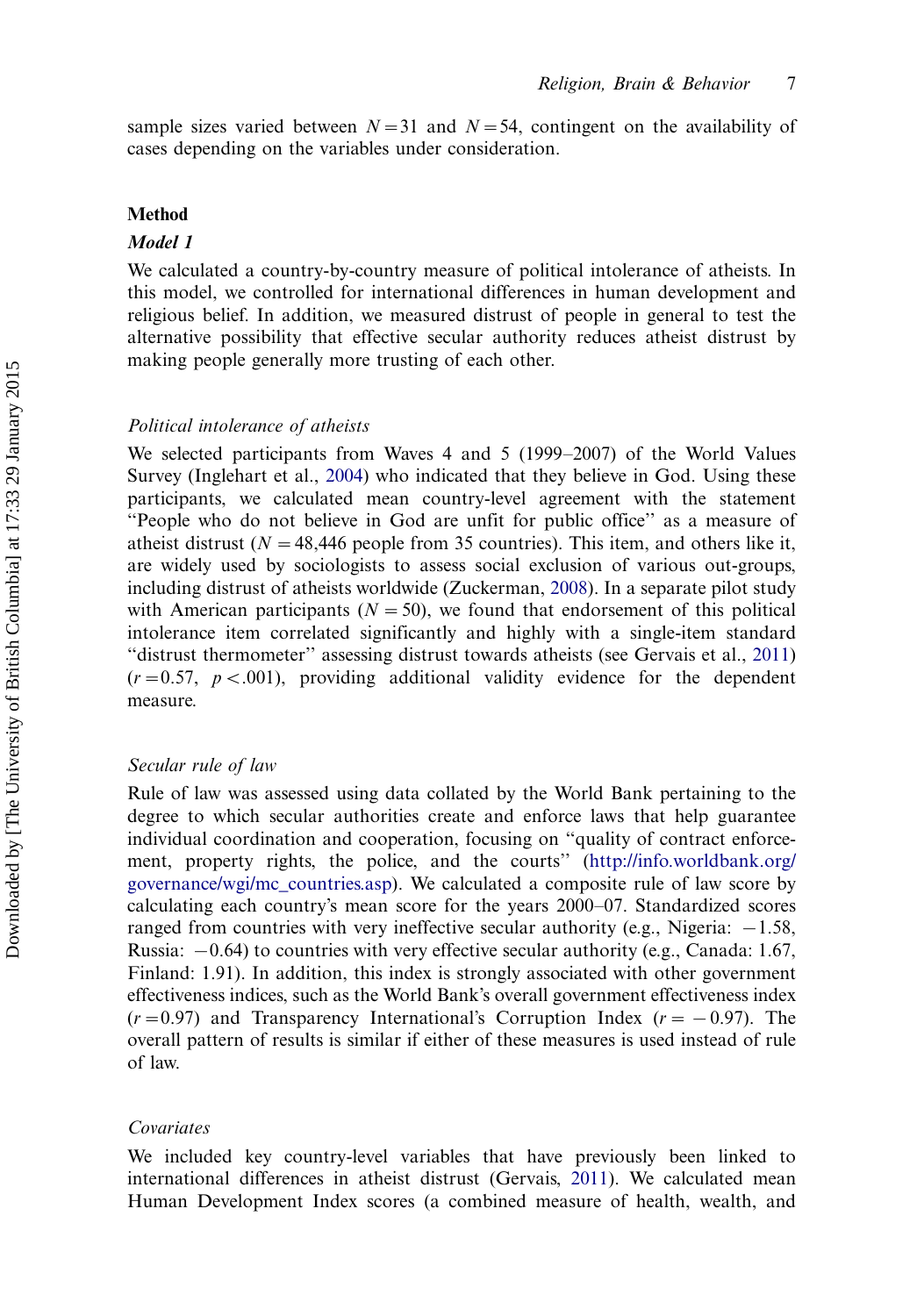education: <http://hdr.undp.org/en/statistics/>) for the years 2000-07. In addition, we calculated mean prevalence of religious belief (percentage of people who believe in God) from the World Values Survey (Waves 4-5). To measure general distrust, we calculated the percentage of participants in each country who disagreed when asked whether most people can be trusted ( $N = 55,754$  people from 38 countries). Atheist distrust and general distrust were not significantly correlated across nations  $(r=0.17,$  $p = 0.34$ ). We then conducted formal statistical mediation to further test whether rule of law's relationship with atheist distrust is statistically mediated by distrust of people in general.

#### Model 2

We conducted Model 2 with two primary goals in mind. First, we tested whether the results of Model 1 were robust to a host of individual-level socio-demographic controls (see below for more details about this procedure). Second, in addition to human development and religious belief, we assessed country-level individualism, which in previous research has been found to predict a reduction in atheist distrust (Gervais, [2011\)](#page-12-0). The general distrust measure was not included because to do so while also controlling for individual-level background variables would have dramatically reduced our sample size.

### Political intolerance of atheists

We used a previously published country-by-country measure (Gervais, [2011](#page-12-0)) derived from Wave 4 (1999-2004) of the World Values Survey. This measure utilized the same World Values Survey item assessed in Model 1; however, Gervais ([2011](#page-12-0)) controlled for a number of individual differences by selecting only participants who indicated belief in God ( $N = 40,271$ ), and regressing endorsement of the statement on age, sex, income, education, and frequency of attendance at religious services, saving unstandardized residuals. These residuals, averaged at the country level, provide a country-by-country measure of atheist political intolerance among believers, with important individual controls. This measure includes 54 countries representing all habitable continents and most of the world's population; countries span the entire spectrum from little intolerance towards atheists (Denmark:  $-1.34$ ) to substantial intolerance (Indonesia: 1.10).

#### Secular rule of law

We assessed the same country-by-country index as in Model 1, except that Model 2 relied on the earliest index available from the World Bank (from 1996) for all 54 countries included.

#### Covariates

In addition to socio-demographic development (54 countries rated on the UN Human Development Index), and prevalence of religious belief (percentage of individuals who believe in God, from the World Values Survey; 54 countries), Model 2 also assessed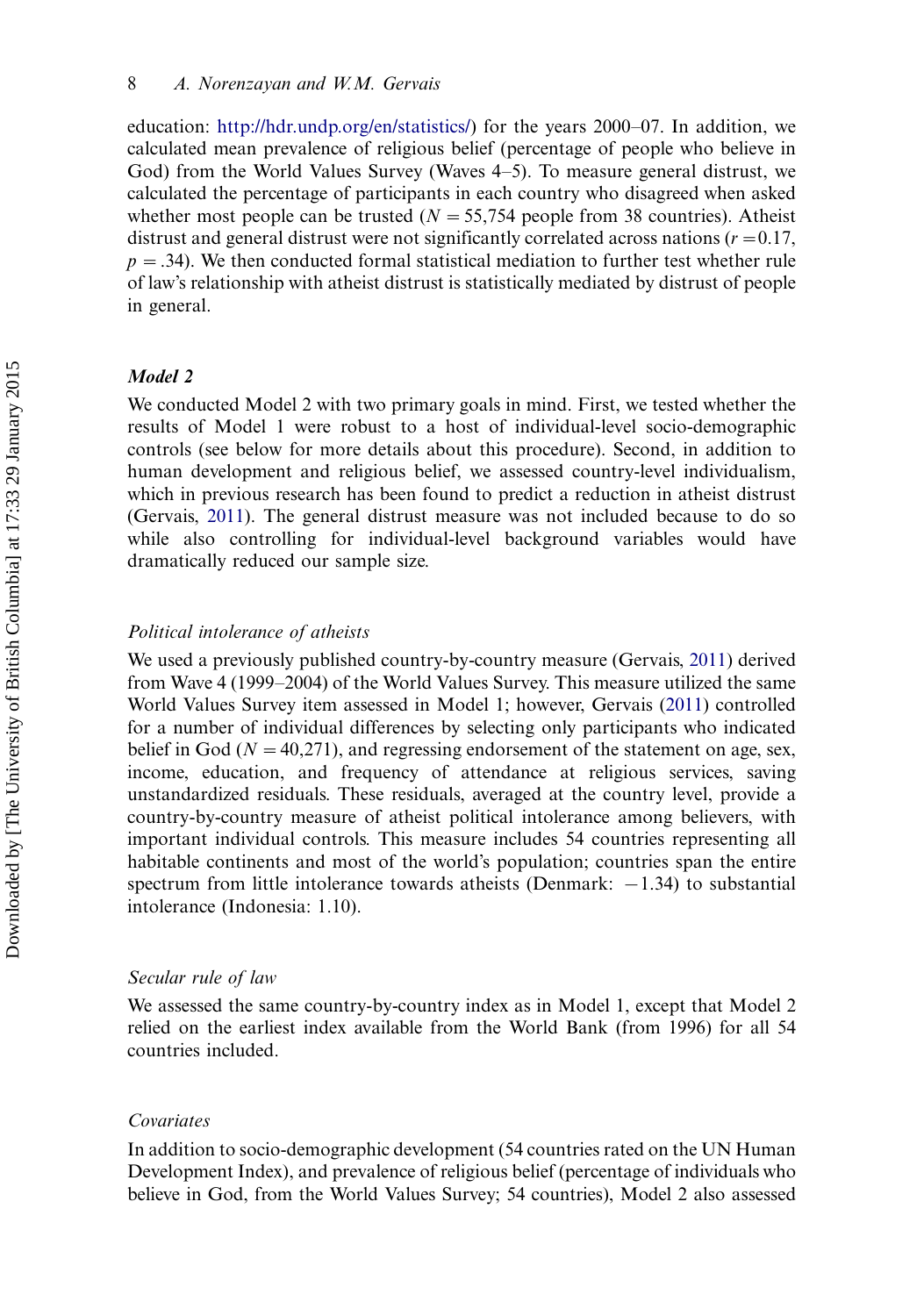individualism (39 countries taken from Hofstede, 2001, [http://www.geert-hofstede.](http://www.geert-hofstede.com/) [com/\)](http://www.geert-hofstede.com/), which independently predicts reduced atheist distrust (Gervais, [2011](#page-12-0)).

## **Results**

#### Model 1

Without inclusion of the covariates, rule of law strongly predicted reduced atheist distrust ( $\beta = -0.57$ ,  $p < .001$ ; see Figure 1). In this analysis, rule of law alone explained 30% of the variance (adjusted  $R^2$ ) in global political intolerance of atheists among religious believers. Next, we tested whether this effect was robust to international differences in socio-demographic development, country-level religious involvement, and to general distrust of others, by regressing atheist distrust on these predictor variables ([Table 1](#page-9-0)). Rule of law remained a significant unique predictor of reduced atheist distrust among religious believers ( $\beta = -0.57$ ,  $p = .005$ ). We also tested whether general distrust for others mediated the relationship between effective rule of law and atheist distrust, controlling for socio-demographic development and prevalence of religious belief. Bootstrapping analysis using 5000 re-samples (Preacher & Hayes, [2008](#page-13-0)) revealed that general distrust did not mediate the relationship between effective rule of law and atheist distrust (95% percentile confidence interval of the indirect effect:  $-0.03-0.22$ ). The evidence was consistent with the interpretation that the effect of rule of law on reduced intolerance of atheists was not attributable to



Figure 1. Strong secular rule of law predicts less political intolerance of atheists. Note: Select countries labeled.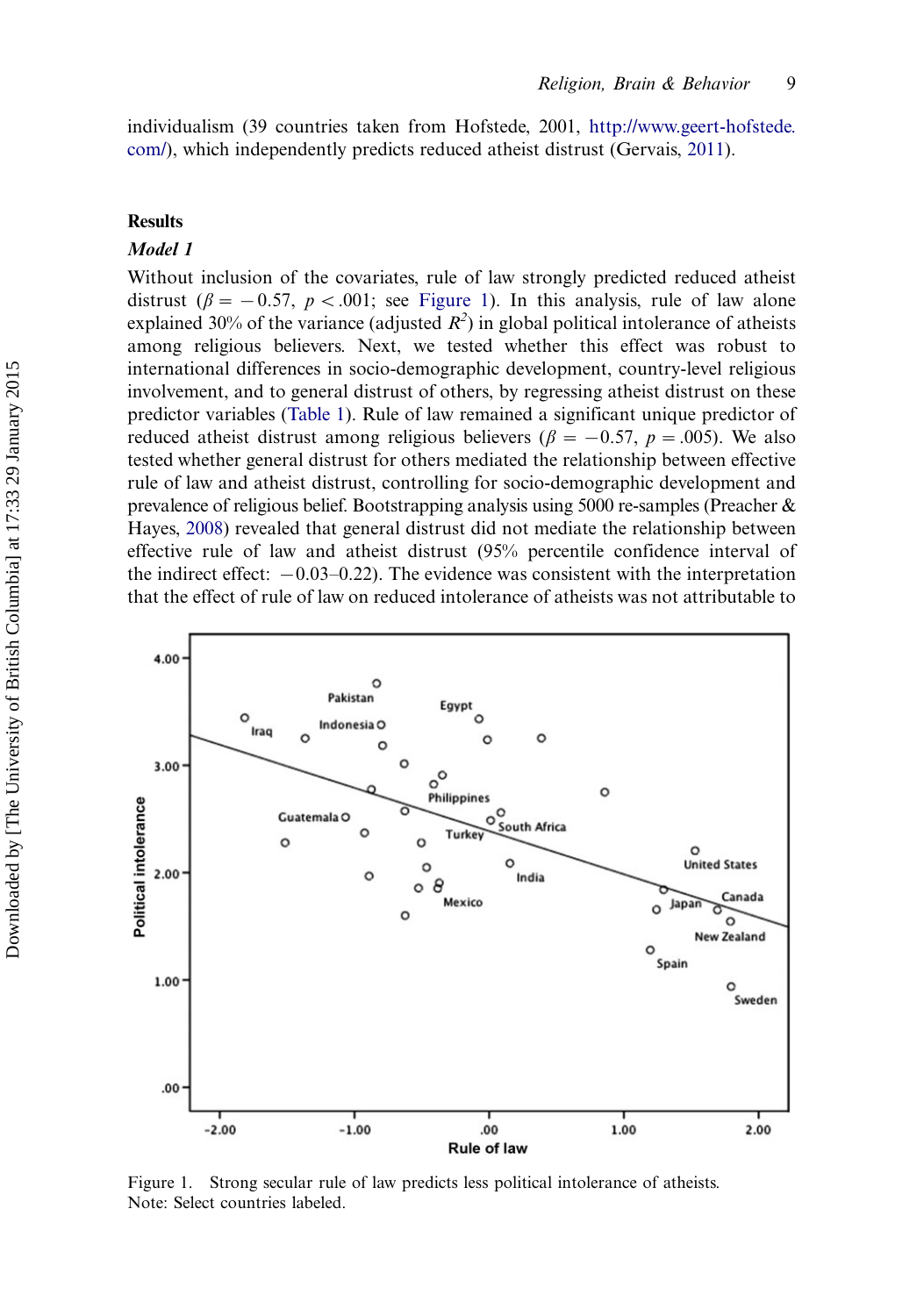|  | religious believers, human development, and general distrust (Model 1). |  |  |  |  |  |  |
|--|-------------------------------------------------------------------------|--|--|--|--|--|--|
|--|-------------------------------------------------------------------------|--|--|--|--|--|--|

<span id="page-9-0"></span>Table 1. Effective secular rule of law uniquely predicts reduced political intolerance of

| Measure                 |         | SE(B) |         |      |      |
|-------------------------|---------|-------|---------|------|------|
| Rule of law $(2000-07)$ | $-0.38$ | 0.74  | $-0.51$ | 3.06 | .005 |
| % religious believers   | 1.63    | 0.58  | 0.41    | 2.81 | .009 |
| Human development       | $-0.73$ | 0.34  | $-0.29$ | 2.14 | .04  |
| General distrust        | $-1.32$ | 0.85  | $-0.27$ | 1.56 | .13  |

international differences in human development, religious belief, or general distrust of other people.

### Model 2

Without inclusion of the covariates, secular rule of law accounted for 47% of the variance (adjusted  $R^2$ ) in worldwide political intolerance of atheist distrust ( $\beta =$  $-0.70$ ,  $p < .001$ ). In a regression model with rule of law and all additional covariates entered simultaneously, only rule of law exerted a significant unique effect on atheist distrust ( $\beta = -0.44$ ,  $p = .04$ ; Table 2). This effect was not attributable to greater levels of human development, higher individualism, or reduced religious belief found in countries with more effective governments, despite the fact that these variables were inter-correlated (see Table 3) and independently predicted reduced atheist distrust in previous research that did not include secular rule of law (Gervais, [2011\)](#page-12-0). Of particular interest, these results emerged when analyzing political intolerance of atheists solely among religious believers. Furthermore, we found no significant interaction between rule of law and

Table 2. Effective secular rule of law uniquely predicts reduced political intolerance of atheists among religious believers across countries  $(N=39)$ , controlling for several countrylevel covariates (percentage of believers, individualism, human development) and individual level covariates (age, sex, income, education, and frequency of attendance at religious services) (Model 2).

|                       |          | SE(B)    |         |      | D   |
|-----------------------|----------|----------|---------|------|-----|
| Rule of law $(1996)$  | $-0.28$  | 0.13     | $-0.44$ | 2.12 | .04 |
| % religious believers | 0.007    | 0.003    | 0.21    | 1.93 | .06 |
| Individualism         | $-0.004$ | $-0.004$ | $-0.17$ | 1.10 | .28 |
| Human development     | $-0.74$  | 0.84     | $-0.17$ | 0.89 | .38 |

Table 3. Zero-order inter-correlations among the variables (Model 2).

|                                                             | Human Development<br>Index |         | % religious Individualism | Rule of law<br>(1996)   |
|-------------------------------------------------------------|----------------------------|---------|---------------------------|-------------------------|
| Political intolerance of<br>atheists                        | $-0.63$                    | 0.45    | $-0.64$                   | $-0.70$                 |
| Human development<br>% religious believers<br>Individualism |                            | $-0.36$ | 0.64<br>$-0.24$           | 0.80<br>$-0.34$<br>0.73 |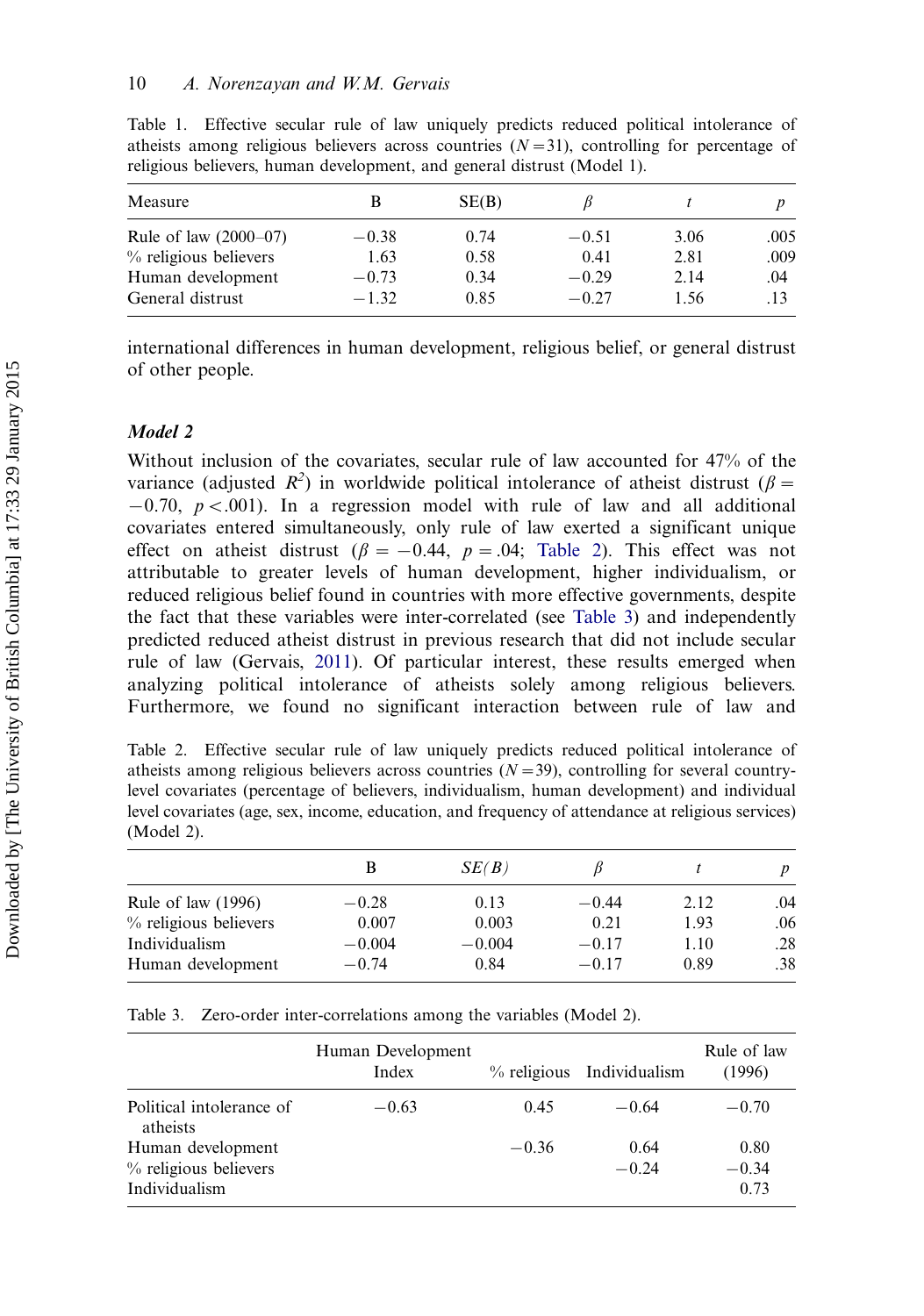country-level prevalence of religious belief in predicting atheist distrust ( $p = .83$ ). In other words, believers in countries with ineffective secular rule of law are more intolerant of atheists compared to equally fervent believers in countries with effective secular rule of law. In sum, political intolerance of atheists is attenuated in countries with secular authorities capable of effectively policing their citizens; this relationship between rule of law and distrust of atheists was not explained by international differences in socio-demographic development, prevalence of religious belief, or individualism, all of which have been previously linked to atheist distrust (Gervais, [2011\)](#page-12-0).

#### **Discussion**

Atheists are among the least trusted people where there are religious majorities: that is, in most of the world. Nevertheless, there are marked international differences in the degree to which this distrust is shared. This study demonstrated that the crosscultural variability in one key distrust measure\*political intolerance of atheists among believers—could be explained by believers' exposure to effective secular institutions that encourage cooperation among individuals. Worldwide, believers exhibit more political tolerance of atheists in countries with governments that can effectively establish a rule of law, holding constant other international predictors of atheist distrust as well as individual-level demographic variables. These effects were not moderated by country-level prevalence of religious believers. This suggests that equally devout believers hold different levels of political tolerance for atheists depending on their societal exposure to effective secular authority. Alternative explanations centering on socio-demographic development, individualism, and general distrust of people were considered, but received no empirical support. Neither is reverse-causation a plausible alternative. There is little a priori reason to expect that greater acceptance of atheists contributes to the establishment of a stronger rule of law in a country. These cross-cultural findings, combined with causal evidence from laboratory studies that experimentally induce reminders of secular authority (Gervais & Norenzayan, [2012b\)](#page-12-0), more plausibly suggest that exposure to secular authority reduces atheist distrust among believers.

#### In watchful gods and governments we trust

These findings are relevant not only for explaining the origins of anti-atheist intolerance; they further extend previous research demonstrating that, in some key respects, gods and governments serve interchangeable psychological and social functions. Awareness of mortality, for example, increases people's tendency to defend the symbols of both their gods and their governments (Greenberg, Porteus, Simon, Pyszczynski, & Solomon, [1995](#page-12-0)). Furthermore, when people experience threats to their personal sense of psychological control, they seek external sources of control either in their gods, or in their governments (Kay, Gaucher, Napier, Callan, & Laurin, [2008;](#page-12-0) Kay, Shepherd, Blatz, Chua, & Galinsky, [2010](#page-13-0)). Moreover, when people's faith in their governments is shaken, their belief in a controlling God increases (and vice versa), suggesting interchangeable functions (e.g., Kay et al., [2010\)](#page-13-0).

The findings of this cross-cultural study, along with studies priming secular authority (Gervais & Norenzayan, [2012b](#page-12-0)), reveal another, distinct function of both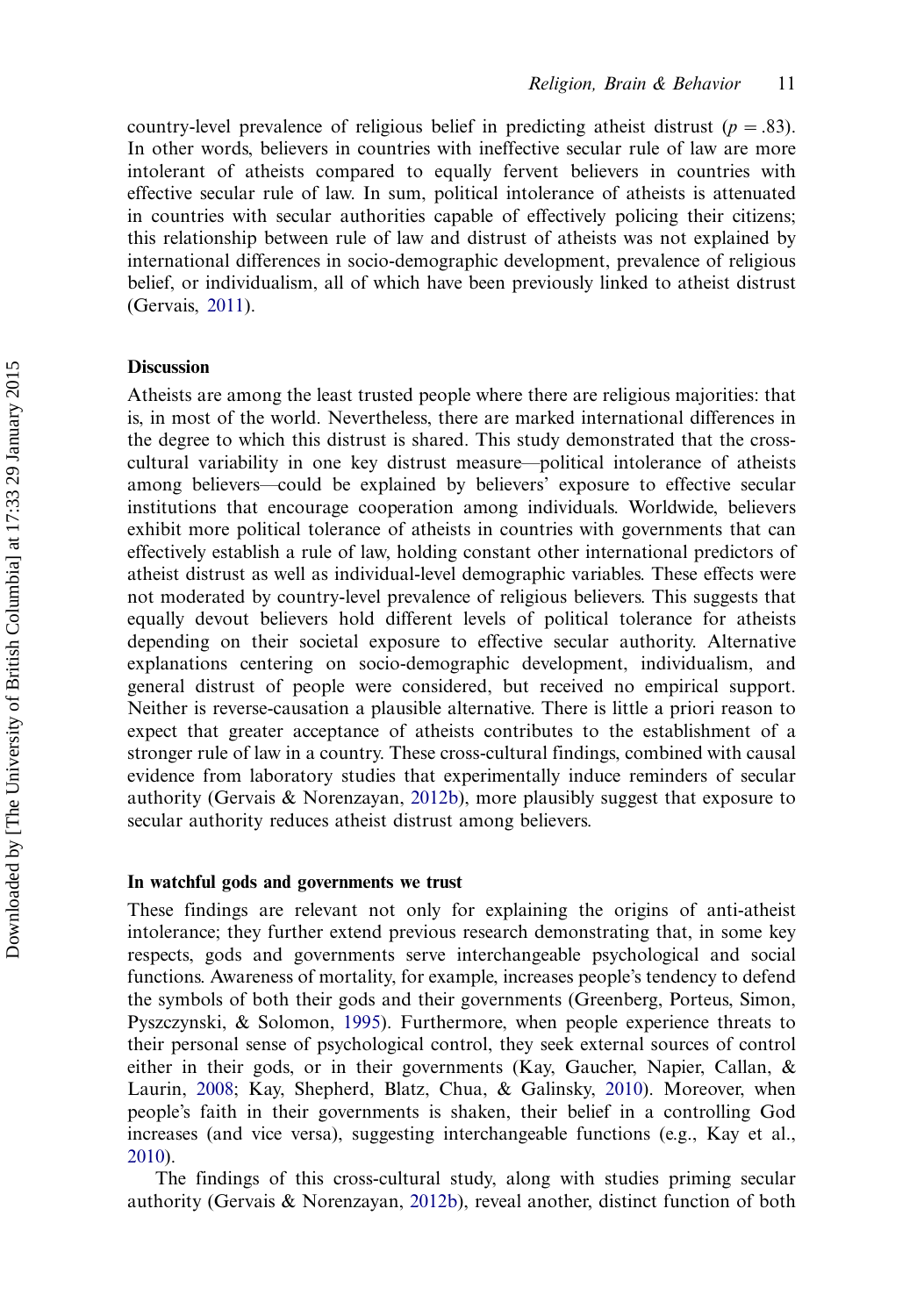gods and governments: both offer surveillance mechanisms that monitor prosocial interactions among anonymous strangers. These findings also add to a growing literature suggesting that belief in watchful, moralizing gods may have contributed to the process of the scaling up of human societies, from small foraging bands to large, cooperative groups of anonymous strangers (e.g., Norenzayan, [in press](#page-13-0); Norenzayan & Shariff, [2008](#page-13-0); Roes & Raymond, [2003\)](#page-13-0). Once supernatural surveillance and other religious mechanisms stabilize large cooperative groups, they are able to create a variety of additional secular institutions that can also promote cooperation. These secular institutions, if effective in creating and maintaining high levels of trust, may erode, and sometimes supplant, religion's social and psychological functions (e.g., Norris & Inglehart, [2004\)](#page-13-0). As a result, several countries in the world, such as in Northern Europe, tend to have effective governments, an erosion of religious belief and practice, and little distrust of atheists.

#### Limitations and conclusion

Surveys are useful tools for assessing broad national and cross-cultural patterns that also allow for statistical controls. However, survey data are necessarily limited as they are affected by a variety of cognitive and communicative processes that may pose validity threats (Schwarz & Sudman, [1996](#page-13-0)). Therefore our results should be interpreted with caution, and in combination with other methods for assessing atheist distrust, such as hiring decisions, implicit associations, and indirect ways of measuring trust-related stereotypes (see Gervais et al., [2011\)](#page-12-0). Another limitation is that atheist distrust was measured in the political domain only, as this was the sole item that we could find that directly assessed distrust of atheists across a wide range of cultures. While the willingness to elect individuals for political office is a key facet of trust and cultural acceptance, there are other domains of cooperation that also heavily depend on trust, such as in economic exchange, and the teaching of children. Future research could examine the role of secular authority in other domains of social life.

A potentially important variable that was not included in these analyses is country-level economic inequality, which has been found to be another strong positive predictor of religiosity (see Solt, Habel, & Grant, [2011\)](#page-13-0). The question arises, then, whether our results are robust to variation in economic inequality. Including this additional national-level variable was unfeasible given the small cross-national sample sizes that we were working with. It can be argued that conceptually, rule of law and inequality are to some extent overlapping constructs, because a strong rule of law assumes public accountability, which leads to restrictions on large economic disparities. Moreover, in our analyses we partly addressed this omission by controlling for human development, which is more sensitive to economic disparities than country-level gross domestic product (GDP). Much larger cross-cultural samples are needed to more adequately tease apart the effects of economic inequality from human development and rule of law. We leave this interesting question open for future research.

Another limitation was the correlational nature of the findings. While causality cannot be inferred from the present data, we do note that several counterexplanations (human development, individualism, general distrust) were considered but did not receive support. Furthermore, in other studies, experimentally induced reminders of secular authority were found to reduce atheist distrust (Gervais &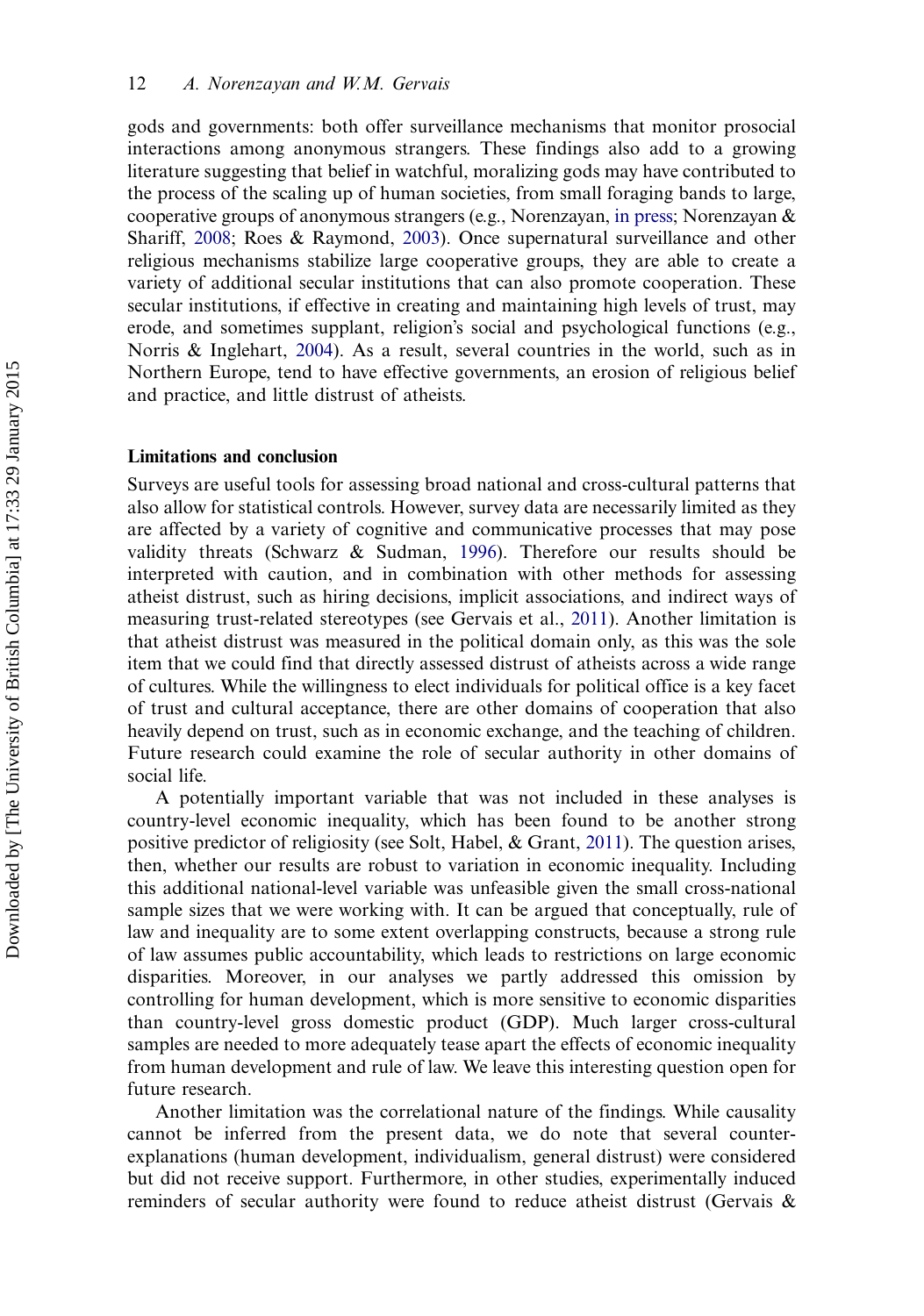<span id="page-12-0"></span>Norenzayan, 2012b). Both of these findings are consistent with the hypothesis that the causal arrow runs from secular rule of law to lower distrust of atheists.

Both watchful gods and watchful governments can keep people honest and encourage cooperative behavior towards strangers. Given that religion's prosocial effects lead to atheist distrust (Gervais et al., 2011; Gervais & Norenzayan, 2012b), and given the compensatory relationship between religious and secular prosociality (e.g., Kay et al., [2010;](#page-13-0) Norris & Inglehart, [2004\)](#page-13-0), the establishment of reliable secular authority decreases believers' rejection of atheists. The present study helps us to explain cross-cultural variability in an important but often neglected prejudice that is linked to prosocial religions: intolerance of atheists.

#### Acknowledgements

This research was supported by two Social Sciences and Humanities Research Council of Canada grants (410-2010-0297 and 895-2011-1009) to A. Norenzayan.

#### **References**

Axelrod, R. (1984). The evolution of cooperation. Cambridge, MA: Basic Books.

- Bateson, M., Nettle, D., & Roberts, G. (2006). Cues of being watched enhance cooperation in a real-world setting. Biology Letters, 2, 412-414.
- Bering, J. (2011). The belief instinct: The psychology of souls, destiny, and the meaning of life. New York: Norton.
- Bulbulia, J., & Sosis, R. (2011). Signalling theory and the evolutionary study of religions. Religion, 41, 363-388.
- Cottrell, C.A., Neuberg, S.L., & Li, N.P. (2007). What do people desire in others? A sociofunctional perspective on the importance of different valued characteristics. Journal of Personality and Social Psychology, 92, 208-231.
- Edgell, P., Gerteis, J., & Hartmann, D. (2006). Atheists as ''other'': Moral boundaries and cultural membership in American society. American Sociological Review, 71, 211-234.
- Gervais, W.M. (2011). Finding the faithless: Perceived atheist prevalence reduces anti-atheist prejudice. Personality and Social Psychology Bulletin, 37, 543-556.
- Gervais, W.M., & Norenzayan, A. (2012a). Like a camera in the sky? Thinking about God increases public self-awareness and socially desirable responding. Journal of Experimental Social Psychology, 48, 298-302.
- Gervais, W.M., & Norenzayan, A. (2012b). Reminders of secular authority reduce believers' distrust of atheists. Psychological Science, 23, 483-491.
- Gervais, W.M., Shariff, A.F., & Norenzayan, A. (2011). Do you believe in atheists? Distrust is central to anti-atheist prejudice. Journal of Personality and Social Psychology, 101, 1189-1206.
- Greenberg, J., Porteus, J., Simon, L., Pyszczynski, T., & Solomon, S. (1995). Evidence of a terror management function of cultural icons: The effects of mortality salience on the inappropriate use of cherished cultural symbols. Personality and Social Psychology Bulletin, 21, 1221-1228.
- Haley, K.J., & Fessler, D.M.T. (2005). Nobody's watching? Subtle cues affect generosity in an anonymous economic game. Evolution and Human Behavior, 26, 245-256.
- Henrich, J. (2009). The evolution of costly displays, cooperation, and religion: Credibility enhancing displays and their implications for cultural evolution. Evolution and Human Behavior, 30, 244-260. Henrich, N., & Henrich, J. (2007). Why humans cooperate. Oxford: Oxford University Press.
- 
- Hoffman, E., McCabe, K., Shachat, K., & Smith, V. (1994). Preferences, property rights, and anonymity in bargaining games. Games and Economic Behavior, 7, 346-380.
- Hofstede, G. (2001). Culture's consequences: comparing values, behaviors, institutions, and organizations across nations (2nd ed.). Thousand Oaks, CA: SAGE.
- Inglehart, R.F., Basanez, M., Diez-Medrano, J., Halman, L., & Luijkx, R. (2004). Human beliefs and values: A cross-cultural sourcebook based on the 1999-2002 value surveys. Mexico City: Siglo XXI.
- Johnson, D.D.P., & Bering, J.M. (2006). Hand of God, mind of man: Punishment and cognition in the evolution of cooperation. Evolutionary Psychology, 4, 219-233.
- Kay, A.C., Gaucher, D., Napier, J.L., Callan, M.J., & Laurin, K. (2008). God and the government: Testing a compensatory control mechanism for the support of external systems. Journal of Personality and Social Psychology, 95, 18-35.